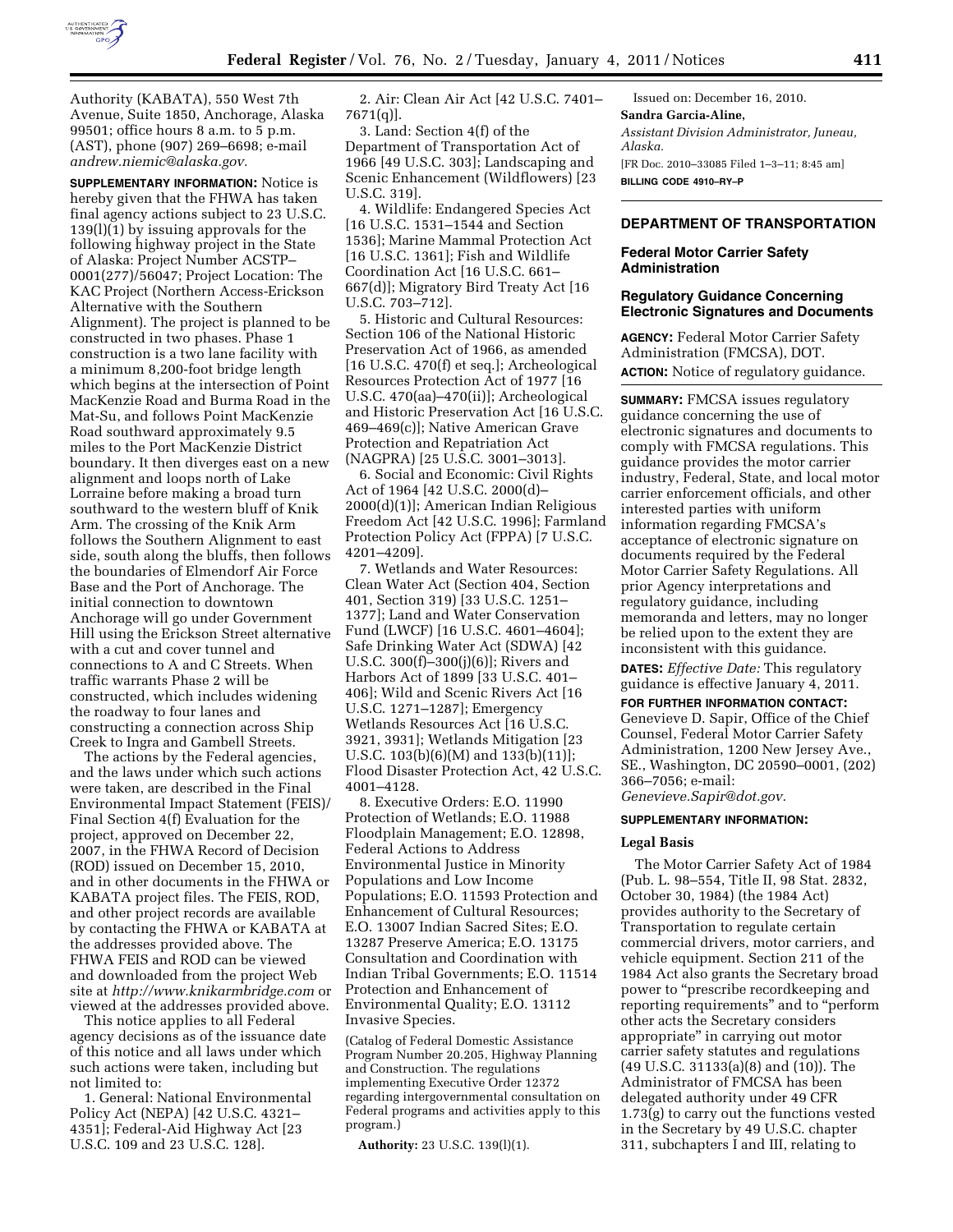commercial motor vehicle programs and safety regulation.

Two Federal statutes govern the Agency's implementation of electronic document and signature requirements. The Government Paperwork Elimination Act (GPEA) (Title XVII (Sec. 1701–1710) of Public Law 105–277, 112 Stat. 2681– 749, 44 U.S.C. 3504 note) was signed into law on October 21, 1998, to improve customer service and governmental efficiency through the use of information technology. The Electronic Signatures in Global and National Commerce Act (E-SIGN) (Pub. L. 106–229, 114 Stat. 464, 15 U.S.C. 7001–7031) was signed into law on June 30, 2000. E-SIGN was designed to promote the use of electronic contract formation, signatures and recordkeeping in private commerce by establishing legal equivalence between traditional paper-based methods and electronic methods.

The GPEA defines an electronic signature as a method of signing an electronic communication that: (a) Identifies and authenticates a particular person as the source of the electronic communication; and (b) indicates such person's approval of the information contained in the electronic communication (Section 1710(1)). It also requires Federal agencies to provide individuals or entities the options of: (a) Submitting information or transacting with the agency electronically; and (b) using electronic records retention when practicable. The GPEA states that electronic records and their related electronic signatures shall not be denied legal effect, validity or enforceability merely because they are in electronic form. It also encourages agencies to use electronic signature alternatives (Sections 1704, 1707).

For any transaction in or affecting interstate or foreign commerce, E-SIGN supersedes all pre-existing requirements that paper records be kept so long as: (a) Such records are generated in commercial, consumer and business transactions between private parties; and (b) those parties consent to using electronic methods. Specifically, the statute establishes the legal equivalence for the following types of documents, whether in traditional paper or electronic form: (a) Contracts, (b) signatures, and (c) other legally-required documents (15 U.S.C. 7001(a)(1)).

### **Purpose and Effect of This Guidance**

FMCSA received a number of requests from motor carriers and other interested parties asking permission to use electronic signatures in lieu of handwritten signatures on paper. This document provides regulatory guidance

concerning the use of electronic signatures and documents to comply with FMCSA regulations. All prior Agency interpretations and regulatory guidance, as well as memoranda and letters, may no longer be relied upon as authoritative to the extent they are inconsistent with this guidance.

For purposes of complying with any provision in Chapter III of Subtitle B of Title 49, Code of Federal Regulations (49 CFR parts 300–399) that requires a document to be created, signed, certified or retained by any person or entity, that person or entity may, but is not required to, use electronic methods. Any electronic document or signature is considered the legal equivalent of a paper document or signature if it is the functional equivalent with respect to integrity, accuracy and accessibility. The substance of the document must otherwise comply with applicable Federal laws and Agency rules.

Anyone may use electronic methods so long as the electronic documents or signatures accurately reflect the information in the record and remain accessible in a form that can be accurately viewed and/or reproduced according to Agency rules. Electronic documents will not be considered the legal equivalent of traditional paper documents if they are not capable of being retained and accurately reproduced for reference by any individual or entity entitled to access by law for the period of time required by the Agency's recordkeeping requirements. For example, if an entity is required to produce documents on demand, those documents may be stored electronically, so long as that entity can produce them in accordance with the Agency's substantive requirements (e.g., immediately and without risk of losing or altering data).

Today's guidance establishes parity between paper and electronic records and signatures, greatly expanding interested parties' ability to use electronic methods. FMCSA previously interpreted 49 CFR 390.31 to permit the electronic storage of records so long as they could be produced within two working days of a request (62 FR 16370). FMCSA rescinds that interpretation and motor carriers should no longer rely on that guidance. As stated above, all records, whether electronic or paper, must be produced within the time frame established by Agency regulations. This means that if Agency rules require that a document be produced to the Agency within 48 hours, you must be able to provide the Agency with an accurate copy of your electronic record within 48 hours. Similarly, if Agency rules require that a document be produced upon

demand, you must be able to provide the Agency with an accurate copy of your electronic record upon demand.

This guidance applies to documents required by FMCSA regulations to be generated and maintained or exchanged by private parties, regardless of whether the Agency subsequently requires them to be produced or displayed at the request of an FMCSA official or other parties entitled to access. This guidance does not apply to documents that individuals or entities are required to file directly with the Agency. The Agency, however, has already established electronic filing methods for certain documents. Interested parties can find out about available filing methods by consulting specific program information on FMCSA's Web site (*<http://www.fmcsa.dot.gov>*).

## **Regulatory Guidance**

# **Part 390—Federal Motor Carrier Safety Regulations; General**

*Sections Interpreted: Section 390.31, Copies of records or documents* 

Rescind existing Questions 1 and 2 (62 FR 16370), retain existing Questions 3 and 4 (*[http://www.fmcsa.dot.gov/](http://www.fmcsa.dot.gov/rules-regulations/administration/fmcsr/fmcsrruletext.aspx?reg=390.31&guidance=Y) [rules-regulations/administration/fmcsr/](http://www.fmcsa.dot.gov/rules-regulations/administration/fmcsr/fmcsrruletext.aspx?reg=390.31&guidance=Y)  [fmcsrruletext.](http://www.fmcsa.dot.gov/rules-regulations/administration/fmcsr/fmcsrruletext.aspx?reg=390.31&guidance=Y)*

*[aspx?reg=390.31&guidance=Y](http://www.fmcsa.dot.gov/rules-regulations/administration/fmcsr/fmcsrruletext.aspx?reg=390.31&guidance=Y)*), and add new Questions 1 and 2 and 5 through 13 as follows:

*Question 1:* May motor carriers use electronic methods to store records or documents to satisfy a document retention requirement in Chapter III of Subtitle B of Title 49, Code of Federal Regulations (49 CFR parts 300–399)?

*Guidance:* Yes. Anyone may, but is not required to, use electronic methods to create and store records or documents to satisfy document retention requirements in Chapter III of Subtitle B of Title 49, Code of Federal Regulations (49 parts CFR 300–399). This guidance applies only to documents required to be generated and maintained or exchanged by private parties, regardless of whether FMCSA subsequently requires them to be produced or displayed to FMCSA staff or other parties entitled to access. This guidance does not apply to documents filed directly with FMCSA. The Agency, however, has already established electronic filing methods for certain documents. Interested parties can find out about available filing methods by consulting specific program information on FMCSA's Web site (*[http://](http://www.fmcsa.dot.gov)  [www.fmcsa.dot.gov](http://www.fmcsa.dot.gov)*).

*Question 2:* How much time does a motor carrier have to produce records if the motor carrier maintains all records in an electronic format?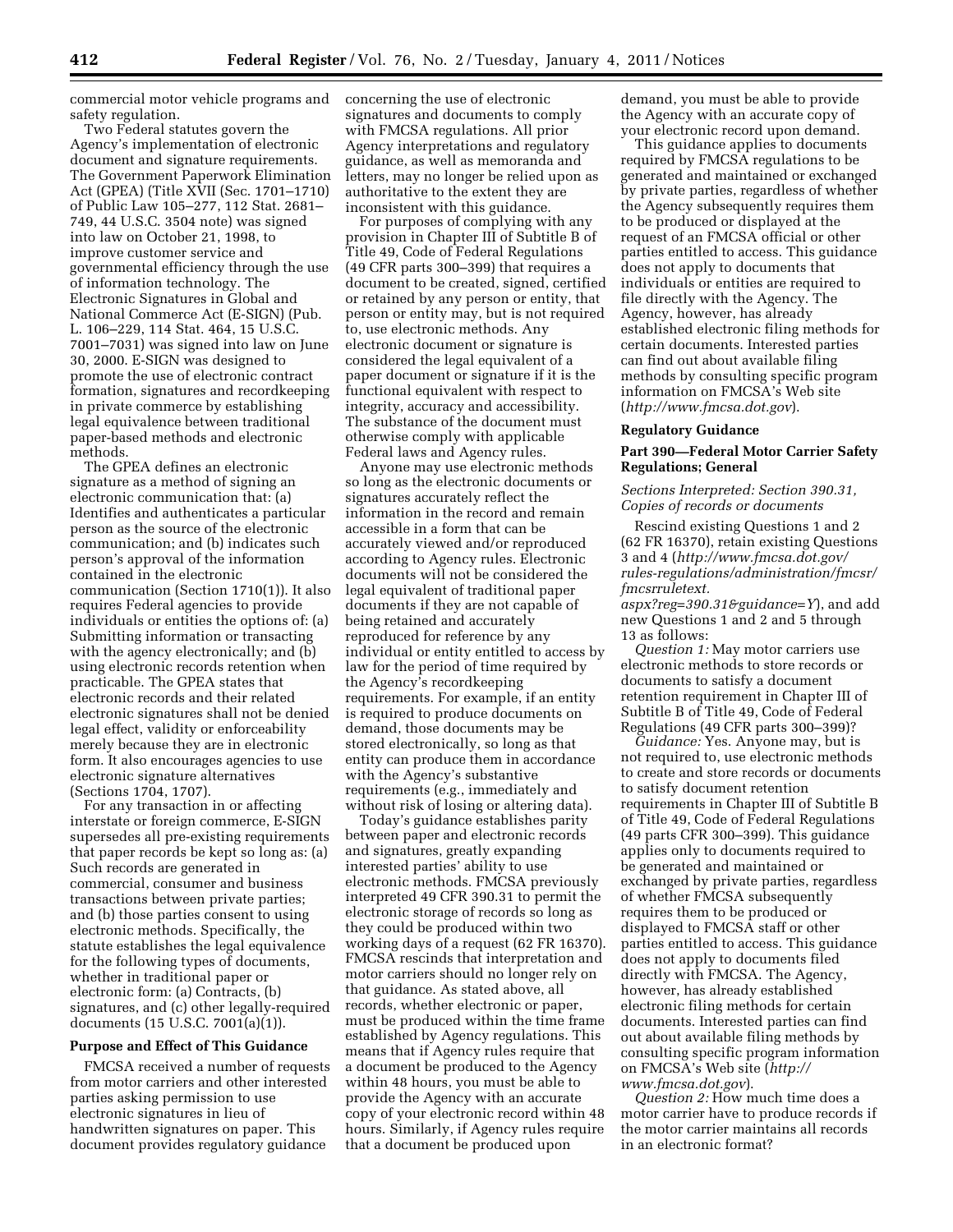*Guidance:* A motor carrier must produce records within the time frame FMCSA's regulations require, regardless of whether the motor carrier maintains its records in an electronic or paper format. For example, if Agency rules require that a document be produced upon demand, you must be able to provide the Agency with an accurate copy of your electronic record upon demand. Similarly, if you are a motor carrier with multiple offices and are allowed 48 hours to produce a document in accordance with 49 CFR 390.29, you must be able to provide the Agency with an accurate copy of your electronic record within 48 hours.

*Question 3:* Using record scanning technology, these requirements can be fulfilled. Is my understanding of § 390.31(c) correct that once qualifying documents have been suitably scanned, original paper documents may be destroyed?

*Guidance:* Yes, scanned records, which include a verifiable signature, would fulfill the requirements of § 390.31 and the original paper documents may be destroyed as stated in § 390.31(c).

*Question 4:* If my understanding of § 390.31 and its associated interpretations is correct, will this negate the necessity to maintain the original road test document as required by § 391.31(g)(1)?

*Guidance:* Yes, as long as the road test document has been properly scanned.

*Question 5:* What is an electronic signature?

*Guidance:* An electronic signature is a method of signing an electronic communication that: (1) Identifies and authenticates a particular person as the source of the electronic communication; and (2) indicates such person's approval of the information contained in the electronic communication. An electronic signature may be made using any available technology that otherwise satisfies FMCSA's requirements.

*Question 6:* What is an electronic ''captured image'' signature and does it qualify as an electronic signature?

*Guidance:* An electronic ''captured image'' signature is a scripted name or legal mark that, while conventionally created on paper, may also be created using electronic devices. For example, many supermarkets and package delivery services use electronic captured image technology when they permit customers to sign their names in script using a stylus on an electronic pad. This qualifies as an electronic signature, so long as the signature and its related document are electronically bound and can be reproduced together.

*Question 7:* May anyone use electronic signatures to satisfy a requirement in Chapter III of Subtitle B of Title 49, Code of Federal Regulations (49 CFR parts 300–399) that a party sign or certify a document?

*Guidance:* Yes. Anyone may, but is not required to, use electronic signatures to satisfy the requirements of Chapter III of Subtitle B of Title 49, Code of Federal Regulations (49 CFR parts 300–399) that he or she sign or certify a document. This guidance applies only to documents requiring signatures that are generated and maintained or exchanged by private parties, regardless of whether the Agency subsequently requires them to be produced or displayed to FMCSA staff or other parties entitled to access. This guidance does not apply to documents filed directly with the Agency. The Agency, however, has already established electronic filing methods for certain documents. Interested parties can find out about available filing methods by consulting specific program information on FMCSA's Web site (*[http://](http://www.fmcsa.dot.gov)  [www.fmcsa.dot.gov](http://www.fmcsa.dot.gov)*).

*Question 8:* Are motor carriers and other interested parties required to use electronic methods?

*Guidance:* No. Interested entities may choose whether or not to use electronic methods or traditional paper methods. Where there are two parties to a transaction, both parties must agree to conduct business using electronic methods.

*Question 9:* Will a document generated using any available electronic method satisfy the requirements of Chapter III of Subtitle B of Title 49, Code of Federal Regulations?

*Guidance:* No. An electronic document must fulfill the same function as a paper document. Documents generated using electronic methods may be used only if they accurately reflect the information in the record and remain accessible in a form that can be accurately reproduced for later reference. Documents generated using electronic methods will not be considered the legal equivalent of traditional paper documents if they are not capable of being retained and accurately reproduced for reference by any party entitled to access.

For example, if FMCSA rules require that a document be produced upon demand, you must be able to provide the Agency with an accurate copy of your electronic record upon demand. Similarly, if you are a motor carrier with multiple offices and are allowed 48 hours to produce a document in accordance with 49 CFR 390.29, you

must be able to provide the Agency with an accurate copy of your electronic record within 48 hours. It would not be sufficient to display the information on your computer terminal in your place of business. You must produce a copy that the Agency can refer to at a later date. Similarly, it would not be sufficient to provide a document with incomplete information or without a signature (whether electronic or handwritten), if required. Your electronic storage system must be capable of transferring a complete, accurate copy of the document to the Agency. Unless the agent requesting the information specifies otherwise, you should be prepared to produce paper copies of the electronically-stored records or documents within the applicable time frame. This means that if you are required to produce documents on demand, those documents may be stored electronically, so long as you can produce them in accordance with the Agency's substantive requirements (e.g., immediately and without risk of losing or altering data). For an electronic document to be the legal equivalent of a paper document, it must be the functional equivalent with respect to integrity, accuracy and accessibility.

*Question 10:* If FMCSA or another agency entitled to access documents requests that I produce a copy of a document or signature, may I produce an electronic copy?

*Guidance:* Yes, however, you must be able to reproduce or transmit the document so the Agency can refer to it at a later date. The acceptable method of transmission may vary, depending on compatibility with the information systems and how the Agency or other entity entitled to access plans to use the document. Under some circumstances, electronic transfer may be acceptable. In other cases, you may be required to print paper copies of the electronicallystored records or documents. You should be prepared to produce paper copies within the time frame specified in the applicable regulations, unless the particular investigator specifically advises you that he or she is capable of accepting electronically transferred copies.

*Question 11:* May I use electronic methods to generate, sign, maintain and/or exchange any record the FMCSA regulations require without requesting an exemption or obtaining prior permission?

*Guidance:* You may use electronic methods to generate, sign, maintain and/or exchange *any* document that is generated and maintained or exchanged by private parties, regardless of whether FMCSA subsequently requires them to